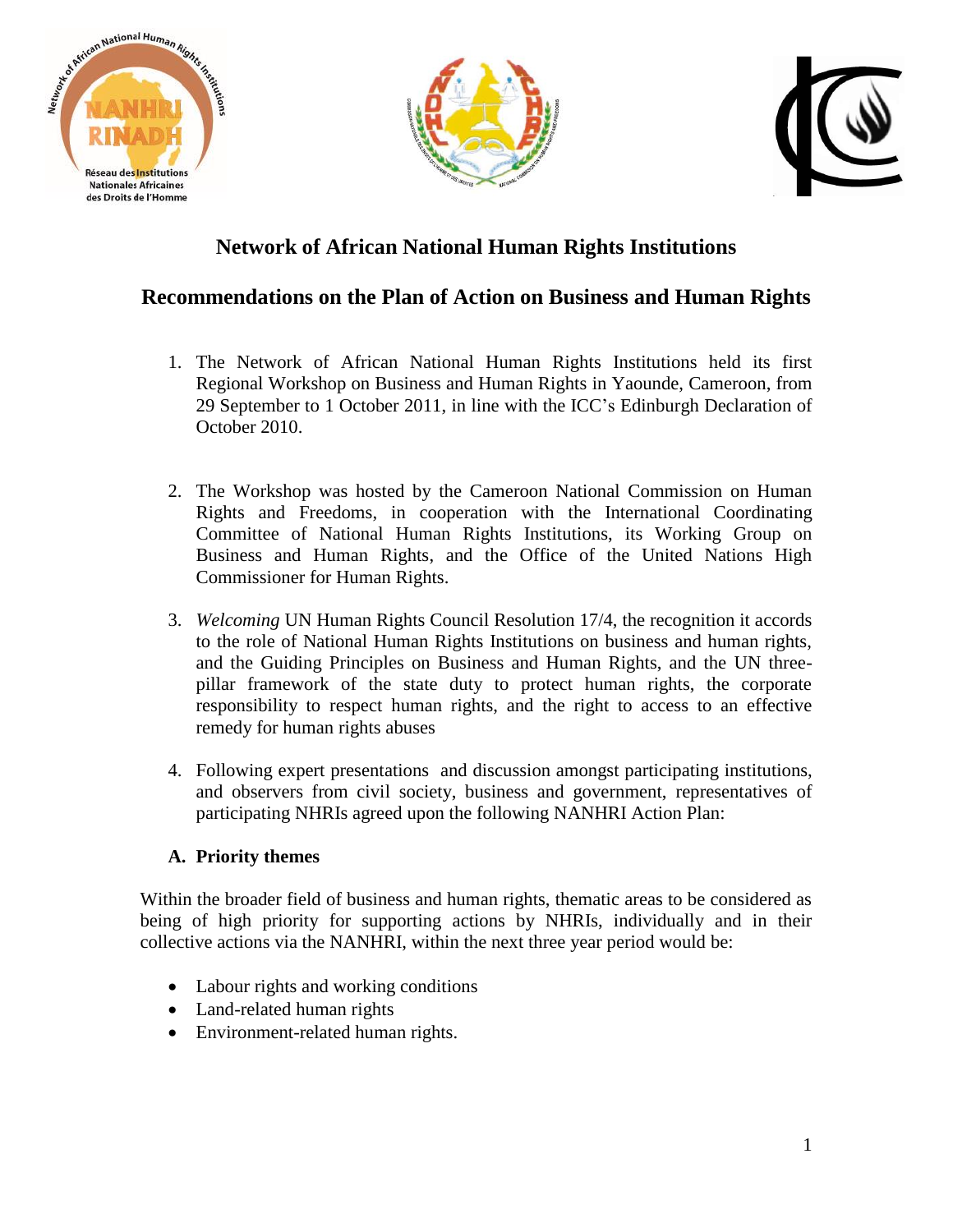#### **B. Priority actions for national human rights institutions**

NANHRI members identified three priority areas for actions to be undertaken by individual NHRIs within the African Region, as critical to making progress towards fulfillment of their mandates to address business-related human rights issues:

- Capacity-building of individual NHRIs concerning business and human rights, starting with the establishment of a business and human rights focal point within each institution, in line with the Edinburgh Declaration
- Human rights education, outreach and sensitization with relevant stakeholders regarding the UN framework and Guiding Principles on Business and Human rights, and the Paris Principles mandate of NHRIs to address business and human rights issues
- Integrating human rights and business issues into strategic planning and programmes of each NHRI, with a view to ensuring adequate legal frameworks and funding for full and effective implementation of respect for human rights in all business activities.

NANHRI members undertook to initiate one concrete action in each of the three areas within the next twelve month period and to report back on these to NANHRI.

#### **C. Actions to be taken by the African Network collectively to support its members towards implementation of the UN "protect, respect, remedy" framework in their respective contexts**

NANHRI members further resolved that the following actions should be taken at regional level:

- 1. Give support to members of the Network to strengthen their legal mandates, where necessary, to be able to act effectively on business and human rights, including assisting with review of the status of Network members to ensure compliance with the Paris Principles.
- 2. Cooperate with the ICC Working Group on Business and Human Rights to support capacity building of individual NHRIs, including by producing an African Regional Supplement to the ICC Training Course on business and human rights
- 3. In liaison with sub regional groups, conduct a survey and mapping on business and human rights, to lead to publication of a NANHRI report on business and human rights in Africa, to be launched at a high profile public event by end of 2012
- 4. Take steps to source technical and financial assistance from UN Agencies, African Union and other relevant actors to support NHRIs in developing their capacity and work relating to business and human rights